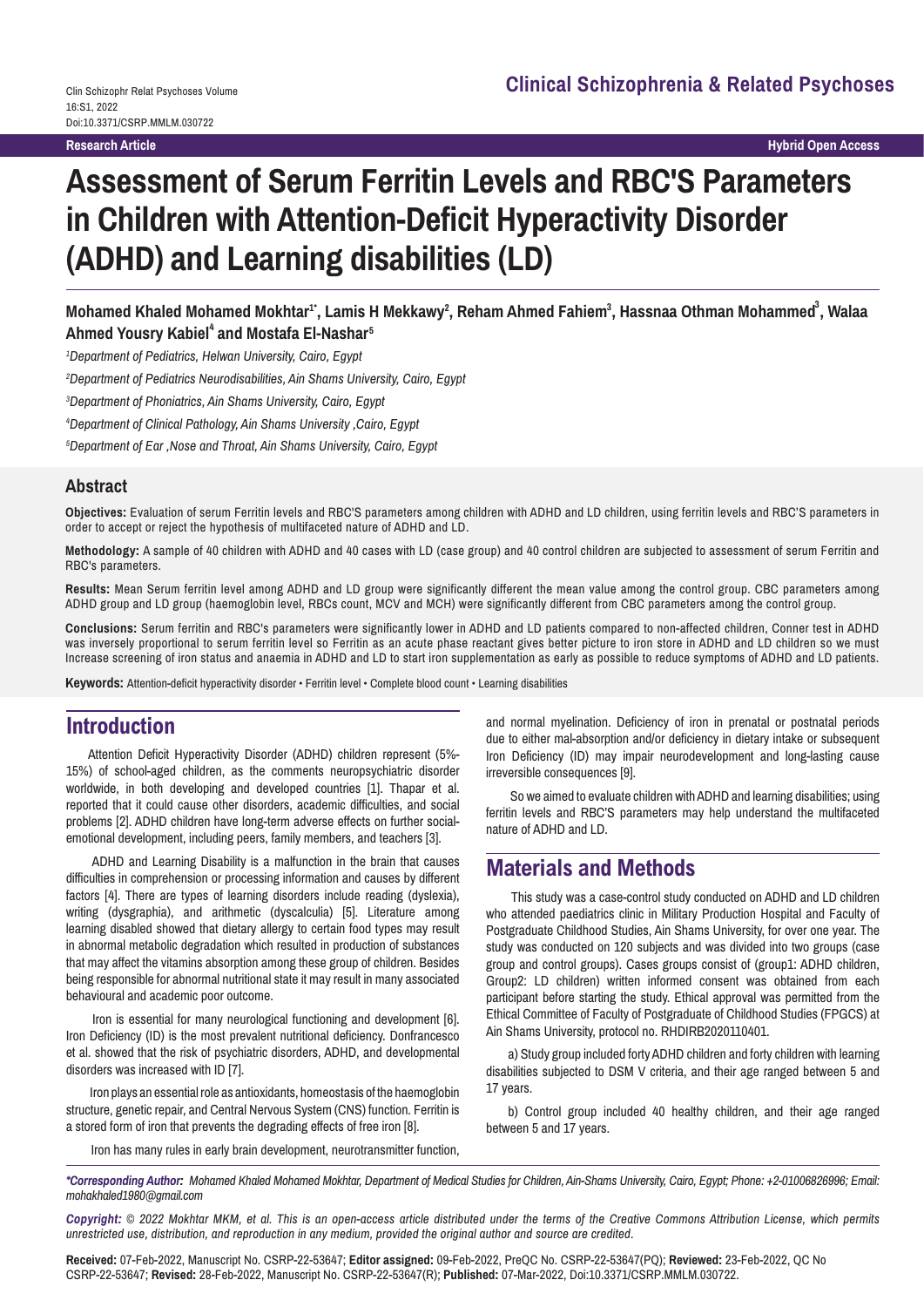All the groups were full filled the following:

#### **Inclusion criteria**

- All children aged 5-17 years old.
- Diagnosis of ADHD (study group) based on Fifth Edition (DSM-V).
- Normal hearing
- IQ above 70 for ADHD and above 90 in LD children
- Normal motor activity for ADHD.

#### **Exclusion criteria**

• Children with epilepsy

• Mental sub-normality, autism, organic brain lesions, psychiatric conditions, haematological disease, acute/chronic medical illnesses, or drug history were excluded during the last three months.

#### **Procedure**

**Physical examination:** Including general examination with vital data assessment and general signs of iron deficiency such as weakness, extreme fatigue, tachycardia, shortness of breath, dizziness, and headache and local examination to exclude other factors affecting child growth and local signs of iron deficiency such as pale skin, cold hands and feet, and brittle nails. Anthropometric measurements including Weight (kg), height (kg) and Body Mass Index (BMI) [weight (kg)/height (m²)] were calculated.

**Laboratory investigations:** Including complete blood picture was done for all patients, and Serum ferritin levels were assessed by Enzyme-Linked Immune-Sorbent Assay (ELISA).

**Sampling:** Six millimetres of venous blood were collected under complete aseptic conditions from patients and controls. They were divided into two vacutainers as follow:

• Two millilitres (2 ml) were collected in a sterile EDTA vacutainer for a complete blood count. These samples were analysed immediately using Coulter Dx instrument for the differential count.

• Four millilitres (4 ml) of blood were collected in a sterile plain vacutainer and were left to clot for 30 minutes, and serum was separated by centrifugation at 3000 rpm for 20 minutes. The separated serum was stored at -20̊C. These serum samples were analysed for serum ferritin level using enzyme-linked immune sorbent assay (ELISA); the kit was supplied by a life technologies company (BIOS, Chemux Bioscience,Inc), Hemolyzed samples were discarded.

The ferritin Quantitative test kit is based on a solid phase using enzyme-linked immune sorbent assay (ELISA). The assay system utilized one anti-ferritin antibodies for solid phase (microtiter wells) immobilization and another mouse monoclonal anti ferritin antibody in the antibody enzyme (horseradish peroxidase) conjugated solution. The test sample was allowed to react simultaneously with the antibodies, resulting in the ferritin molecules being sandwiched between the solid phase and enzyme-linked antibodies. After 60 minutes incubation at room temperature, the wells were washed to remove unbound labelled antibodies. A solution of TMP was added and incubated for 20 minutes resulting in the development of a blue color. The color development is stopped with the addition of 2N HCL, and the color was changed to yellow and measured spectrophotometry at 450 nm. The concentration of ferritin was directly proportional to the color intensity of the test sample.

The mean absorbance value for each reference standard set, specimen, controls, and patient samples were all calculated. A standard curve was constructed on graph paper by plotting net absorbance values obtained from each standard on the vertical (y) axis against Ferritin concentrations in ng/mL on the horizontal (x) axis. The absorbance value of each sample was used to determine the corresponding concentration of ferritin in ng\ml from the standard curve.

The specificity of Ferritin kit was determined by measuring interference from high concentrations of human serum proteins (100 ug/dl, transferring; 1000 ug/dl, Ferric chloride, and 12 g/dl of albumin). No significant crossreactivity was observed.

#### **Statistical methods**

All statistical calculations were done using computer programs and SPSS (Statistical Package for the Social Science) version 17. The qualitative data was expressed in the number (N) and personal Chi-square  $(X^2)$  test. The quantitative results were expressed as means ± Standard Deviation (SD). An independent t-test was used to compare two groups, e.g. (obese versus normal weight - males versus females). They were finding the relationships between the quantitative variables done by Pearson correlation coefficient. The level of significance was considered at P-value  $\leq 0.05$ .

# **Results**

#### **Descriptive data**

Socio-demographic data of the three main groups (Table 1).

#### **Comparative data**

Comparison of CBC parameters among the three main groups (Table 2).

Comparison of serum ferritin level between the three main groups (Table 3).

The mean Serum ferritin level of the ADHD group was 15.72 ng/dl while that of the LD group was 25.27 ng/dl, with statistically significant difference between their results and the mean serum ferritin level of the control group (45.4 ng/dl).

Comparison of CBC parameters and serum ferritin level between the three types of ADHD (Table 4).

A mixed type of ADHD (type 3) showed the lowest serum ferritin level and CBC parameters. In contrast, inattentive type (type 2) showed better serum ferritin level and CBC parameters. Lastly, hyperactive type (type 1) showed the best and highest serum ferritin and CBC parameters scores.

#### **Correlative data**

Correlation between haemoglobin and ferritin levels in the three groups (Table 5) (Figure 1).

Regarding the ADHD group, serum ferritin level was directly proportionate to haemoglobin level, with a statistically significant difference between scores of both parameters. In the LD group, serum ferritin level was directly proportional to haemoglobin level, with no statistically significant difference between scores of both parameters.

**Table 1.** Socio-demographic data of the three main groups.

|                        | Sex           |                 | Range of age in years (Mean) P-value |             |
|------------------------|---------------|-----------------|--------------------------------------|-------------|
|                        | Males No. (%) | Females No. (%) |                                      |             |
| Control                | 20 (50%)      | 20 (50%)        | 5-17 (8.7 years)                     | $0.06$ (NS) |
| LD                     | 18 (45%)      | 22 (55%)        | 5-17 (8 years)                       | $0.34$ (NS) |
| ADHD                   | 24 (60%)      | 16 (40%)        | 5-17 (8.15 years)                    | $0.55$ (NS) |
| Note: Chi-square test. |               |                 |                                      |             |

Page 2 of 5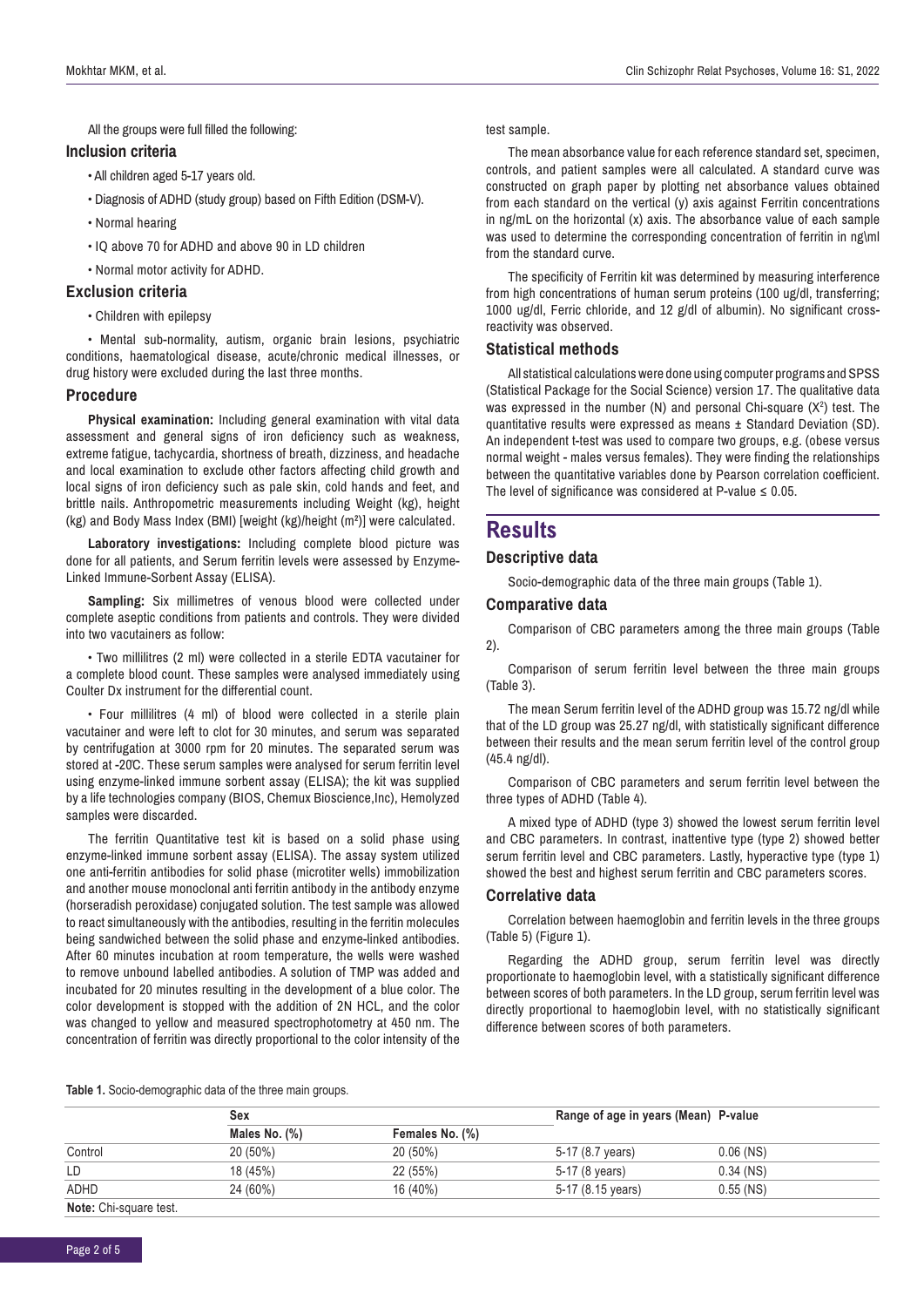|  |  |  |  |  |  |  | Table 2. Comparison of CBC parameters between control and ADHD groups. |  |  |  |  |  |
|--|--|--|--|--|--|--|------------------------------------------------------------------------|--|--|--|--|--|
|--|--|--|--|--|--|--|------------------------------------------------------------------------|--|--|--|--|--|

|             | Control                                                                                             | <b>ADHD</b>  | P-value    |    | LD          | P-value    |    |  |
|-------------|-----------------------------------------------------------------------------------------------------|--------------|------------|----|-------------|------------|----|--|
|             | Mean(SD)                                                                                            | Mean(SD)     |            |    | M(SD)       |            |    |  |
| Hemoglobin  | 13.99(0.63)                                                                                         | 10.95(0.99)  | $< 0.001*$ | HS | 11.31(0.61) | $0.006*$   | S  |  |
| Hematocrit  | 32.00(1.59)                                                                                         | 30.03(2.04)  | $< 0.001*$ | HS | 31.70(0.74) | $0.002*$   | S  |  |
| <b>RBCs</b> | 3.37(0.24)                                                                                          | 3.27(0.23)   | $< 0.001*$ | HS | 3.31(0.07)  | $< 0.001*$ | HS |  |
| <b>MCV</b>  | 46.70(12.83)                                                                                        | 43.55(11.12) | $0.012*$   | S  | 39.16(7.77) | $0.007*$   | S  |  |
| <b>MCH</b>  | 26.57 (5.18)                                                                                        | 24.43 (3.31) | $0.043*$   | S  | 29.78(6.70) | $0.003*$   | S  |  |
| <b>MCHC</b> | 27.27 (3.31)                                                                                        | 23.65 (2.23) | $0.012*$   | S  | 31.51(9.04) | $< 0.001*$ | HS |  |
| <b>RDW</b>  | 15.28 (1.63)                                                                                        | 13.37(1.53)  | $0.003*$   | HS | 12.97(0.64) | $< 0.001*$ | HS |  |
|             | <b>Note:</b> Unpaired t-test P value $\geq 0.05$ (non-significant), and *p-value<0.05(significant). |              |            |    |             |            |    |  |

#### **Table 3.** Comparison of ferritin level between control and ADHD groups.

| Serum ferritin | ADHD                                                  | Control<br>Mean (SD)<br>Mean (SD) |                | LD           | Control       | P-value       |
|----------------|-------------------------------------------------------|-----------------------------------|----------------|--------------|---------------|---------------|
|                |                                                       |                                   |                | Mean (SD)    | Mean (SD)     |               |
|                | 15.72 (7.47)                                          | 45.43 (22.06)                     | $< 0.001$ * HS | 25.27 (9.23) | 45.43 (22.06) | $<$ 0.001* HS |
|                | Note: Mann Whitney test; *p-value<0.05 (Significant). |                                   |                |              |               |               |

#### **Table 4.** Comparison of ferritin level between the three types of ADHD.

|                | Type 1                                                               | Type2        | Type3        |  |
|----------------|----------------------------------------------------------------------|--------------|--------------|--|
|                | Mean (SD)                                                            | Mean (SD)    | Mean (SD)    |  |
| Serum ferritin | 16.93 (8.25)                                                         | 15.55 (4.77) | 14.44 (7.84) |  |
| Haemoglobin    | 11.01(0.99)                                                          | 10.70(0.16)  | 10.45 (0.95) |  |
| Hematocrit     | 31.03 (0.99)                                                         | 29.05 (0.99) | 29.00 (0.75) |  |
| <b>RBCs</b>    | 3.35(0.65)                                                           | 3.37(0.87)   | 3.21(0.63)   |  |
| <b>MCV</b>     | 43.55(.54)                                                           | 45.75 (0.77) | 43.45 (1.18) |  |
| <b>MCH</b>     | 24.70 (3.44)                                                         | 24.50 (5.05) | 24.33 (3.71) |  |
| <b>MCHC</b>    | 24.65 (2.23)                                                         | 24.00 (3.05) | 22.23 (4.10) |  |
| <b>RDW</b>     | 13.80 (0.70)                                                         | 13.30 (4.00) | 12.70 (3.90) |  |
|                | Note: ANOVA except for serum ferritin non-parametric Kruskal-Wallis. |              |              |  |

**Table 5.** Correlation between haemoglobin and ferritin levels in control and ADHD groups.

|         | Haemoglobin  | Ferritin      | P-Value        |
|---------|--------------|---------------|----------------|
|         | Mean (SD)    | Mean (SD)     |                |
| Control | 13.99 (0.63) | 45.43 (22.06) | $< 0.001$ * HS |
| ADHD    | 10.95 (0.99) | 15.72 (7.47)  |                |
| Control | 13.99(0.63)  | 45.43 (22.06) | 0.398 NS       |
| LD      | 11.51(0.61)  | 25.27 (9.23)  |                |



**Figure 1.** Correlation between haemoglobin and ferritin levels in control and ADHD groups.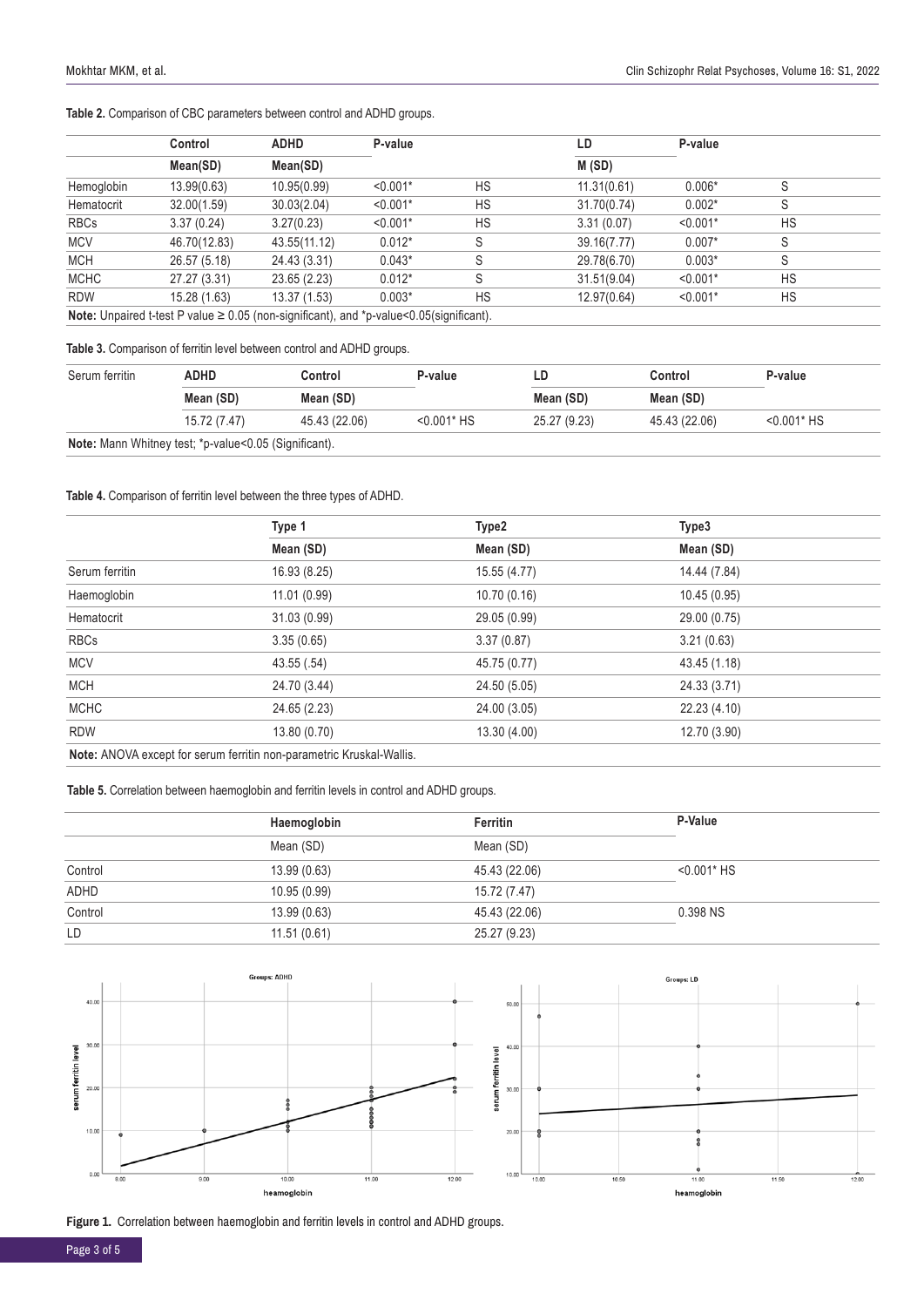**Table 6.** Correlation between IQ score and serum ferritin levels in control and ADHD groups.

|         | IQ Score       | <b>Ferritin level</b> | P-Value        |  |
|---------|----------------|-----------------------|----------------|--|
|         | Mean (SD)      | Mean (SD)             |                |  |
| Control | 106.12 (13.42) | 45.43 (22.06)         | $< 0.001$ * HS |  |
| ADHD    | 73.58 (3.75)   | 15.72 (7.47)          |                |  |
| Control | 106.12 (13.42) | 45.43 (22.06)         | 0.016S         |  |
| LD      | 91.62 (11.55)  | 25.27 (9.23)          |                |  |





**Figure 2.** Correlation between IO score and serum ferritin levels in control and ADHD groups.

Correlation between IQ score and serum ferritin level in the three main groups (Table 6) (Figure 2).

Regarding the ADHD group, serum ferritin level was directly proportionate to IQ scores, with a statistically significant difference between scores of both parameters. In the LD group, serum ferritin level was directly proportional to IQ scores with no statistically significant difference between scores of both parameters.

### **Discussion**

The main aim of this study was to evaluate the ADHD and to learn disabilities children; using ferritin levels and RBC'S parameters may help in understanding the multifaceted nature of ADHD and LD to achieve such goal. The control group in the study was selected to be age and gendermatched with the study groups. Our results showed no significant difference between both groups according to age and gender, so accordingly, both groups are matched, and the age and gender had no effect on the scores. ADHD and LD have different identities, but they may have some similarities in inattention and distraction. So, in this study, we try to find a link or hypothesis for them.

Kessler et al. mentioned that according to the DSM IV, ADHD children represent the symptoms before the age of seven [10]. Therefore, the current work approximates the worldwide age of presentation of ADHD, which means age was eight years old. The diagnosis of LD requires persistent difficulties in one of the following or more: reading, writing, arithmetic, or mathematical reasoning skills during formal years of schooling (American Psychiatric Association) and that age were concurrent with the results of this study (Table 1) [11].

Although the gender was non-significant results statistically in ADHD and LD, these results were in concordance with Bellgrove et al. found that boys and girls are equally likely to have learning disabilities and ADHD [12]. In disagreement with the Hawke et al. found that boys were two times affected than girls with ADHD [13].

In the current work, there was no statistical difference between males and girls with regards to LD. This was in agreement with Hicks et al. found no gender gap between boys and girls regarding learning problems [14]. These results were against Lagae et al. found that boys are more likely to be diagnosed with learning disabilities than girls (12.9% compared to 5.6%)

[15]. The girl and the boy ratio varied by countries, ranging from 1:3 to 1:16. This proves that gender has no rule in L D manifestation or severity.

In the present study, group I: ADHD children and group 2: LD children were statistically significantly lower RBCs parameters than the control group (Table 2). These results were in concordance with Sungthong et al. found a correlation between the level of haemoglobin and LD; it was done on 192 LD children, their age ranged from 8 to 12 years old, they found that anaemia was present in 92 students (Hb from 10.0 g/dL to 11.5 g/dL) and the other 100 students (Hb from 14.0 g/dL to 14.9 g/dL) [16].

In the present study, the forty ADHD children had statistically significantly lower serum ferritin levels with a mean of 15.72 ng/dl than the control group with 30.43 ng/dl. Also, as regards the forty LD children had statistically significantly lower serum ferritin levels with a mean of 25.27 ng/ dl when compared to control (The serum ferritin<20 ng/dl is considered low) (Table 3).

These results, concordance with Pivina L et al. found that depletion in serum ferritin in children with cognitive and learning problems [17]. Also, Soewondo S et al. found that the children with iron-deficiency anaemia performed significantly poorer in the achievement tests than those children who are non-anaemic [18].

Donfrancesco, et al. found that ADHD children had low magnesium, zinc, copper, and iron levels. Furthermore, iron is essential in dopaminergic regulation. ADHD is accompanied by dopamine releasers (amphetamine, psych stimulants and methylphenidate) [7]. Karama S.et al. found a lack of dopamine, epinephrine, or norepinephrine in these areas of the brain is partly responsible for the symptoms experienced with ADHD patients [19].

Cortese et al., found in his study serum ferritin level in the ADHD group had statistically significantly lower serum ferritin level with a mean of 15.72 ng/dl compared to the control group with a mean of 30.43 ng/dl 6. This study found that type 3 mixed type of ADHD was the lowest serum ferritin level with a mean 14.44 (Table 4). In concordance with Calarge et al. who found that serum ferritin levels were inversely correlated with ADHD children with the lowest ferritin level the most hyperactive, impulsive, and inattentive [20].

Additionally, Sungthong et al. noted no association between serum ferritin and severity or frequency of ADHD in American ADHD participants aged between 5 and 16 years of age [16].